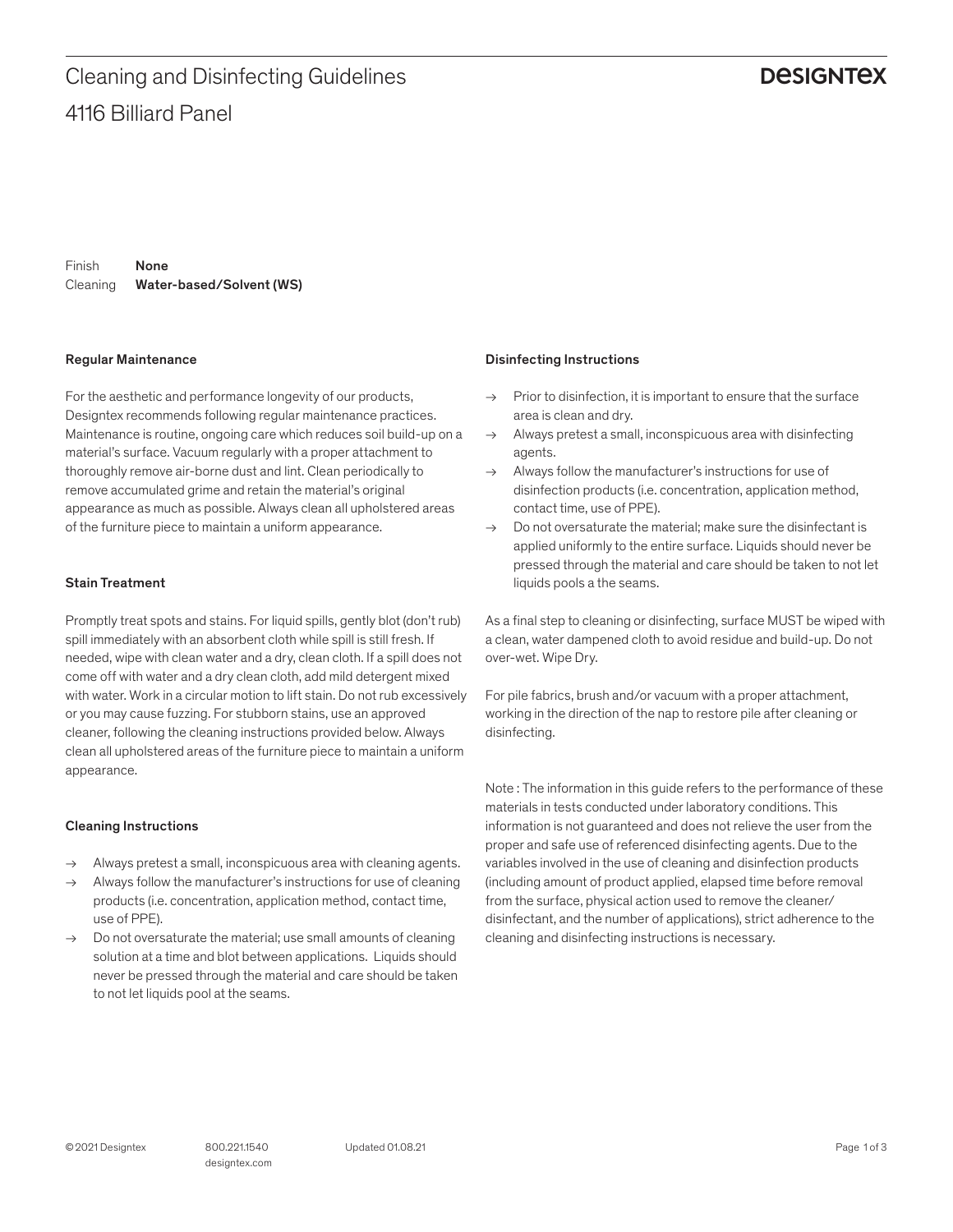# 4116 Billiard Panel Cleaning and Disinfecting Guidelines

## **DESIGNTEX**

#### Approved Disinfectants

Crypton® Disinfectant & Deodorizer Isopropyl Alcohol, 90% Lysol® All-Purpose Cleaner Lysol® Disinfectant Spray Lysol® Disinfecting Wipes (all scents) Oxivir® 1 Oxivir® 1 Wipes Oxivir® Tb Oxivir® Tb Wipes OxyCide™ Daily Disinfectant Cleaner Sani-Cloth® AF3 Germicidal Disposable Wipe Super Sani-Cloth® Germicidal Disposable Wipe Virex® II 256

This list represents the most common disinfectants. For specific information on additional cleaners and disinfectants, please contact Product Services at productservices@designtex.com.